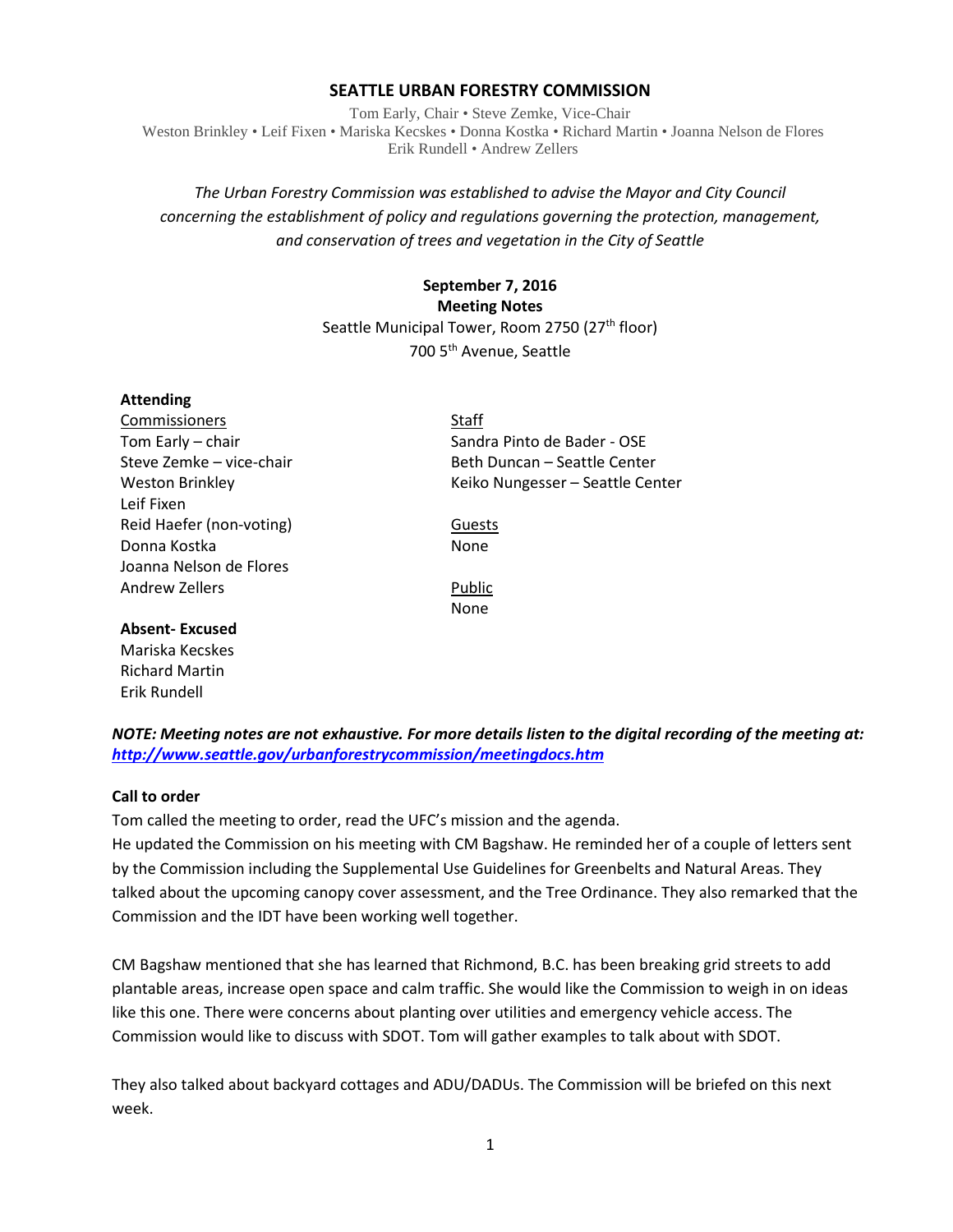Steve mentioned that he had a chance to talk to the Mayor at an event and asked him about the tree ordinance. The Mayor said he didn't know where things stood and the Steve should follow up with an email requesting more information.

Tom has been involved in the Right-of-way Improvements Manual update. He is going to read the latest draft to make sure it incorporates the recommendations made by the Commission. He will put together a draft letter for review, comment and possible vote at the next UFC meeting.

# **Public comment**

None

# **Adoption of August 3 and August 10 meeting notes**

**ACTION: A motion to approve the August 3 meeting notes as written was made, seconded, and approved.**

**ACTION: A motion to approve the August 10 meeting notes as written was made, seconded, and approved.**

# **Seattle Center Tour**

Beth Duncan and Keiko Nungesser delivered a budget and challenges briefing to the Commission.

The Seattle Center prioritizes maintaining Dedicated Trees. A Dedicated Tree is a tree planted to commemorate and/or memorialize an event, group of people, or individual. There is a plaque, marker or documentation on file regarding its significance. All dedicated tree plantings are submitted to the Seattle Center Director and reviewed by the Seattle Center Advisory Board before approval is given for the planting. Seattle Center has 19 officially dedicated trees including the Ann Frank Memorial Tree, planted in 2016, three Sargent Cherries dedicated in 2007 to commemorate the 30<sup>th</sup> anniversary of the Cherry Blossom festival, and the Dove tree, dedicated in 1995 to children with AIDS.

Also a high priority is to maintain, protect and preserve Legacy trees which are individual or groups of trees on campus that are considered important community resources because of their unique or noteworthy characteristics of values. One or more of the following characteristics are used to define a legacy tree: size, species, age, historic significance, ecological value, aesthetics, location, required planting and retained trees.

The Seattle Center is a 74-acre campus that faces significant challenges from events, construction, vandalism, disease and art installations. They also have a hard time accommodating Two-for-One tree replacement policy trees due to the limited space in the campus. To comply with the policy in the past they have partnered with other City departments.

Seattle Center staff mentioned that they will be taking over maintenance of trees along 5<sup>th</sup> Ave from SDOT. This will strain their budget.

The Commission expressed interest in Seattle Center coordinating with the Center School and the Seattle Science Center on an urban forestry curriculum for students to learn about the benefits of trees.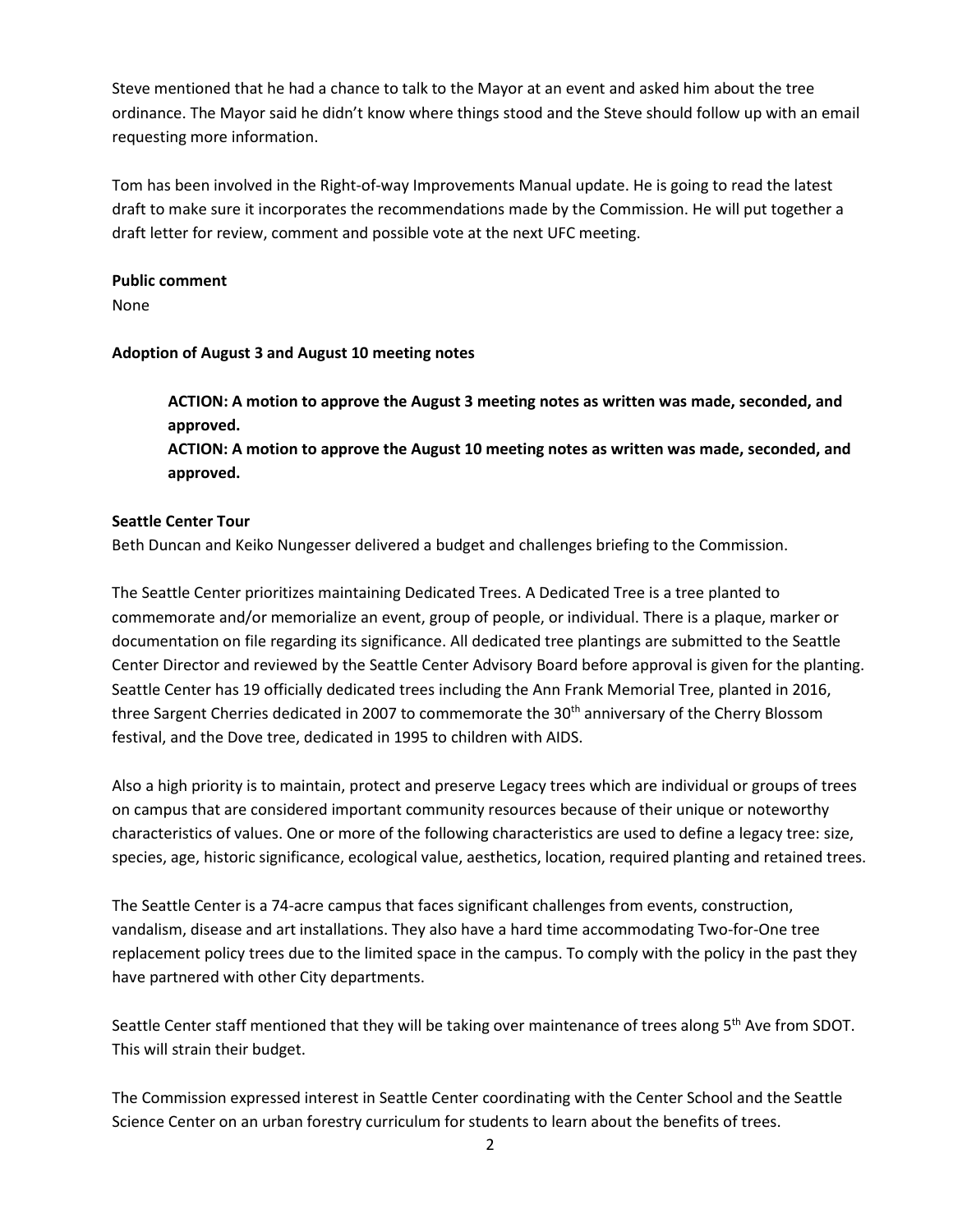The group toured the campus.

**Public comment:**

None

#### **New Business:**

None

### **Adjourn**

### **Community input:**

-----Original Message----- From: Mary [mailto:maryfleckws@gmail.com] Sent: Monday, August 22, 2016 8:58 PM To: Pinto de Bader, Sandra; mariska@earthcorps.org; stevezemke@msn.com Cc: Elaine Ike; Martin Westerman Subject: Urban Forestry Commission's responses to Recommended Comp Plan and MHA EIS

Dear Mariska and Steve and Urban Forestry Commission, I want to thank you and the Urban Forestry Commission for your support of saving the Myers Way Land from being sold off for warehouses. We appreciate your receptiveness and your willingness to write to the Mayor. Seattle Green Spaces Coalition is committed to working with communities for planning of future uses of the site.

Question for you? — Will UFC be submitting comments on the Mayor's Recommended Comp Plan and on the Mandatory Housing Affordability framework EIS? We urge you to weigh in! We are interested in your insight.

For your reference, I attach a copy of Seattle Green Spaces Coalition's comments on the Recommended Comp Plan.

#### **Comments to Mayor's Comprehensive Plan June 27, 2016 General Recommendations**

Seattle Green Spaces Coalition (SGSC) urges the City of Seattle to amend the proposed 2035 Comprehensive Plan, to ensure that Seattle's green infrastructure will be regarded as a natural capital asset, not an amenity; that it will be maintained in a sustainable, resilient condition to provide clean air and water, and other ecosystem and public health services; and it will be actively employed to meet the City's Climate Action Plan, forest canopy and other livability, social justice and environmental goals.

We recommend that the Comprehensive Plan be amended to include:

### **(1) Numerics to ensure that the City of Seattle meets our need for green space**

The Plan must be amended to include actual metrics to ensure that Seattle provides adequate green space for its citizens – both for public health and environmental justice.

The Proposed Plan makes the mistake of deferring open space numerics to the future Parks Legacy Plan/Parks Development Plan. **This is not within the scope of the Seattle Parks & Recreation Department's (DPR) mandate** to project Seattle's future green space and natural resources needs. Green infrastructure covers much more area than parks -- extending to watershed protection, maintenance of healthy forested areas, establishing storm water runoff goals, determining ecosystem service values, and protecting natural resources. While DPR has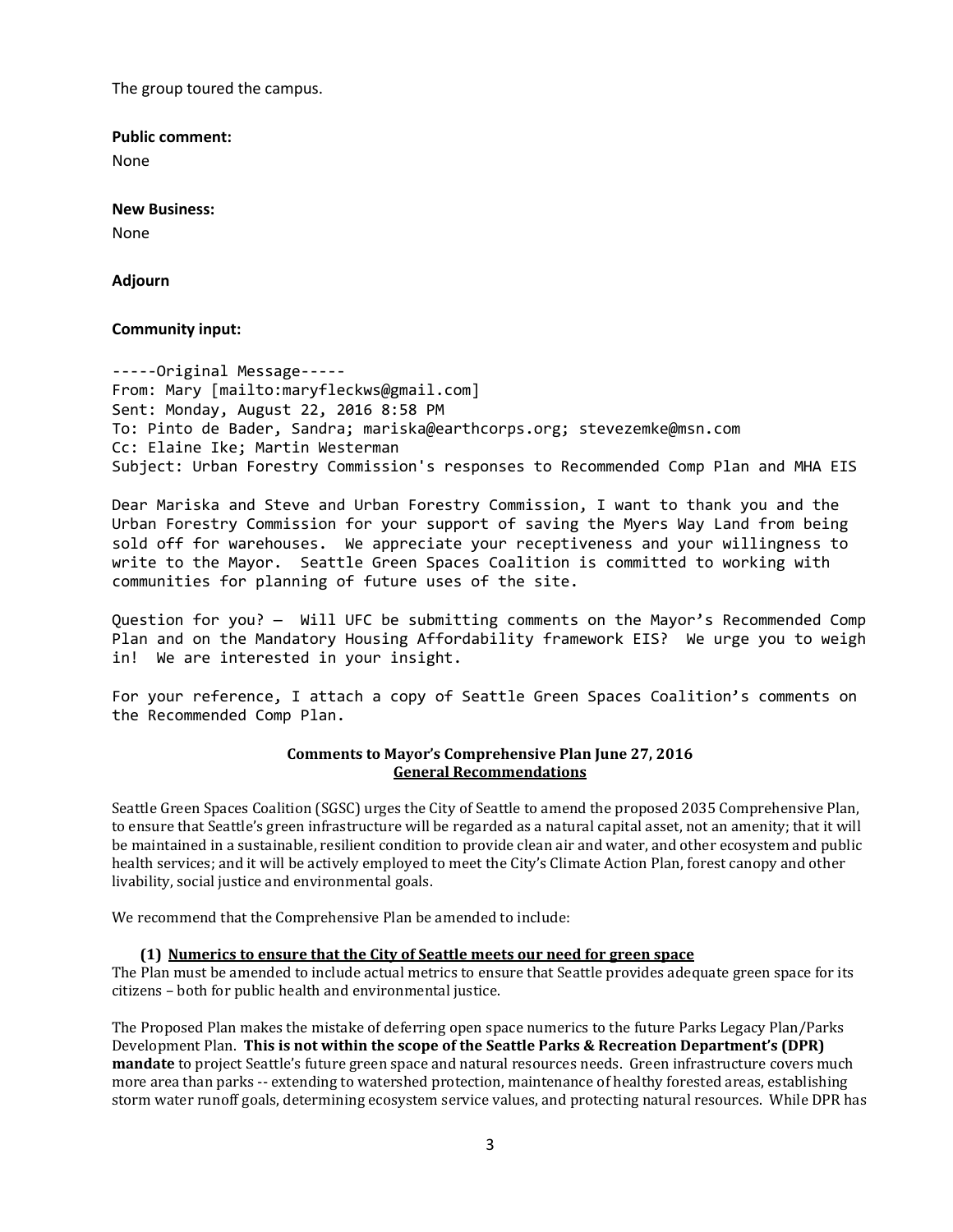historically maintained natural areas, it primarily focuses on recreation, and access to recreation. Creating and implementing a green infrastructure plan lies beyond DPR's purview.

The SGSC requests that the 2035 plan reinstate the current numeric, such as in Urban Village Appendix B, for the amount, type and distribution of open space, which calls for one acre per 1,000 households, and within 1/8 of a mile.

### **(2) Policies to ensure that our green infrastructure and our natural environment are valued as concurrencies, and that these concurrencies are funded at pace with Seattle's rapidly developing built environment.**

In 2011, the Trust for Public Lands reported that Seattle parklands deliver nearly \$500 million a year in benefits and savings to the city – beyond the \$20 million they generate in revenue. These benefits include oxygen production and carbon sink, drainage, storm water and erosion control, habitat provision, heat island mitigation, aesthetics and property value enhancement, and recreation, public health and community engagement. In 2013, the Urban Forest Stewardship Plan (UFSP) found that urban forests provide \$23.4 million annually in air quality benefits and savings alone. The total benefits and savings provided by Seattle's natural capital – public and private, would exceed a billion dollars a year.

Protecting ecosystems is one of the top priorities of the Proposed 2035 Plan. While the Plan's Environment Section describes certain aspects of the ecosystem, it does not address the basic need to acquire and preserve natural areas. These natural areas fundamentally balance the environmental impacts of past, current and future development, and mitigate negative effects on residents, wildlife, and our ecosystem.

**Despite their enormous economic and environmental value, the Mayor's proposed plan marginalizes our natural areas, with barely a mention, and omits them entirely from the Parks and Open Space section**. The proposed Plan provides **no commitment stewarding Seattle's natural areas**. While the Environment section describes tree protection, it does not mention our city-owned natural areas.

The SGSC propose that the plan be amended to add a section for **Natural Areas and Green Infrastructure**. The Plan must affirm Seattle's commitment to enhancing and protecting its natural areas. The new section would align the Plan with the Climate Action Plan, Urban Forestry Stewardship Plan, and Equity and Environment Action Agenda.

Furthermore, the Growth Management Act (GMA) requires Seattle to concurrently develop its infrastructure – including green and open spaces – as it builds out its hardscape. The Proposed Plan, on the contrary, does not contain adequate policies to ensure concurrent development of green infrastructure. We suggest the following policies be added:

- Develop open space goals for Seattle's growing urban population and **plan ahead** for how to meet them.
- **Monitor** urban centers and villages to track changes over time in number of housing units and jobs, population and public investments, **parks and open space**. Use this information to make decisions about further planning, and additional investments to help meet green and open space needs of residents in these locations.
- Engage in on-going evaluation of how growth shall trigger increased stewardship of Seattle's environment, enhancement of public health and review and implementation of our climate action goals.
- Ensure that our natural areas and environmentally significant features are protected from degradation.

# **(3) Provisions to align the Comprehensive Plan with our Climate Action Plan, Urban Forestry Stewardship Plan and Equity and Environment Action Agenda**

The city has civic and fiduciary responsibilities to maintain and increase open and green space assets, as land is developed with hardscape. These responsibilities must be met in concert and compliance with city environmental, equity and social justice goals.

# **Specific Recommendations**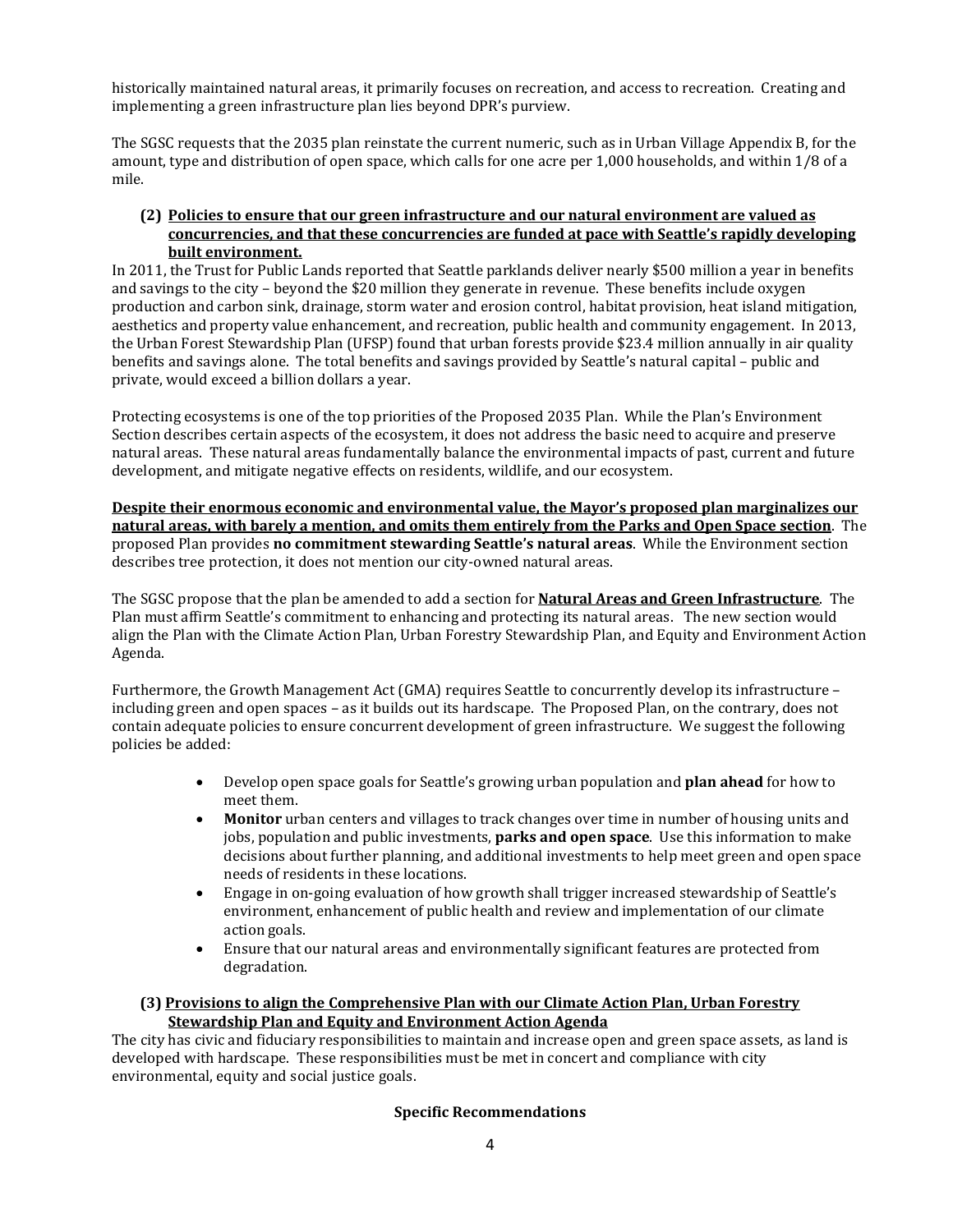# **Land Section**

*Add:* Look for opportunities to expand non-park holdings of open space

### **Arts and Culture**

*Add*: 4.3 Add community organizations

*Add*: policy to look for opportunities to provide indoor and/or sheltered gathering spaces for community use at no cost

#### **Transportation**

*Add:* Retain street ends, shoreline access, green belts and boulevards as natural areas

### **Industrial**

*Revise:* GS2.17 would limit the use of City-owned land in industrial areas to industrial uses. This restriction would bar the use of City-owned land for mitigation or buffers that are recognized methods to reduce the pollution of industrial areas. We recommend that this policy be revised to allow for use as green space.

To reduce industrial pollution and improve air and water quality, we recommend that natural areas be developed in the industrial areas. We propose the following additional policies:

*Add*: Seek opportunities to develop natural areas to reduce industrial pollution and improve air and water quality, and retain public-owned surplus and excess properties for buffers and to reduce industrial pollution and improve air and water quality.

### **Growth Strategy**

*Add*: GS 4.1 should be amended to include wetlands among natural features because wetlands are significant to Seattle's history and our sense of place.

#### **Land Use**

*Revise:* Should be changed from "consider retaining" to retain.

### **Environment**

*Add:* policy to incorporate ecosystems services values in city planning and budgeting

*Add:* Amend the Tree Ordinance to strengthen tree protection and educate the public

*Add*: policy to involve youth in environmental education and stewardship through paid internships, green jobs or other programs

*Revise:* EN 1.2 This policy needs a firm deadline for increasing the tree canopy. The current language "over time" is too vague.

*Add:* Prioritize the principles of the Equity and Environment Agenda in surplus land disposition and neighborhood planning

*Add:* Ensure that the City has sufficient green space to support a green infrastructure that provides clean air, clean water and a healthy, sustainable and resilient ecosystem for all.

*Add*: Policy to support protection, enhancement and restoration of watersheds, wetlands and streams and consider daylighting streams where potentially beneficial<br>**Add:** Ouantify the nature and quality of the City's g

*Add:* Quantify the nature and quality of the City's green infrastructure needs and how those needs are and are not met by the ecosystem services provided by private and public lands

*Add:* Retain public-owned surplus and excess property to offset growing density and to restore our ecosystem.

*Add:* Develop protections for environmentally significant or distinctive land and features.

*Add:* Retain publicly owned surplus and excess properties in watersheds and/or containing wetlands and streams.

*Add:* Seek to restore wetlands and streams on under-utilized or vacant land.

### **Annexation**

*Add:* Retain publicly owned land in South Seattle to accommodate future needs for green infrastructure, parks and natural areas, and green jobs.

*Add:* Develop plans for vacant and under-utilized land in South Seattle to accommodate future needs for green infrastructure, parks and natural areas and green jobs.

### **Parks and Open Space**